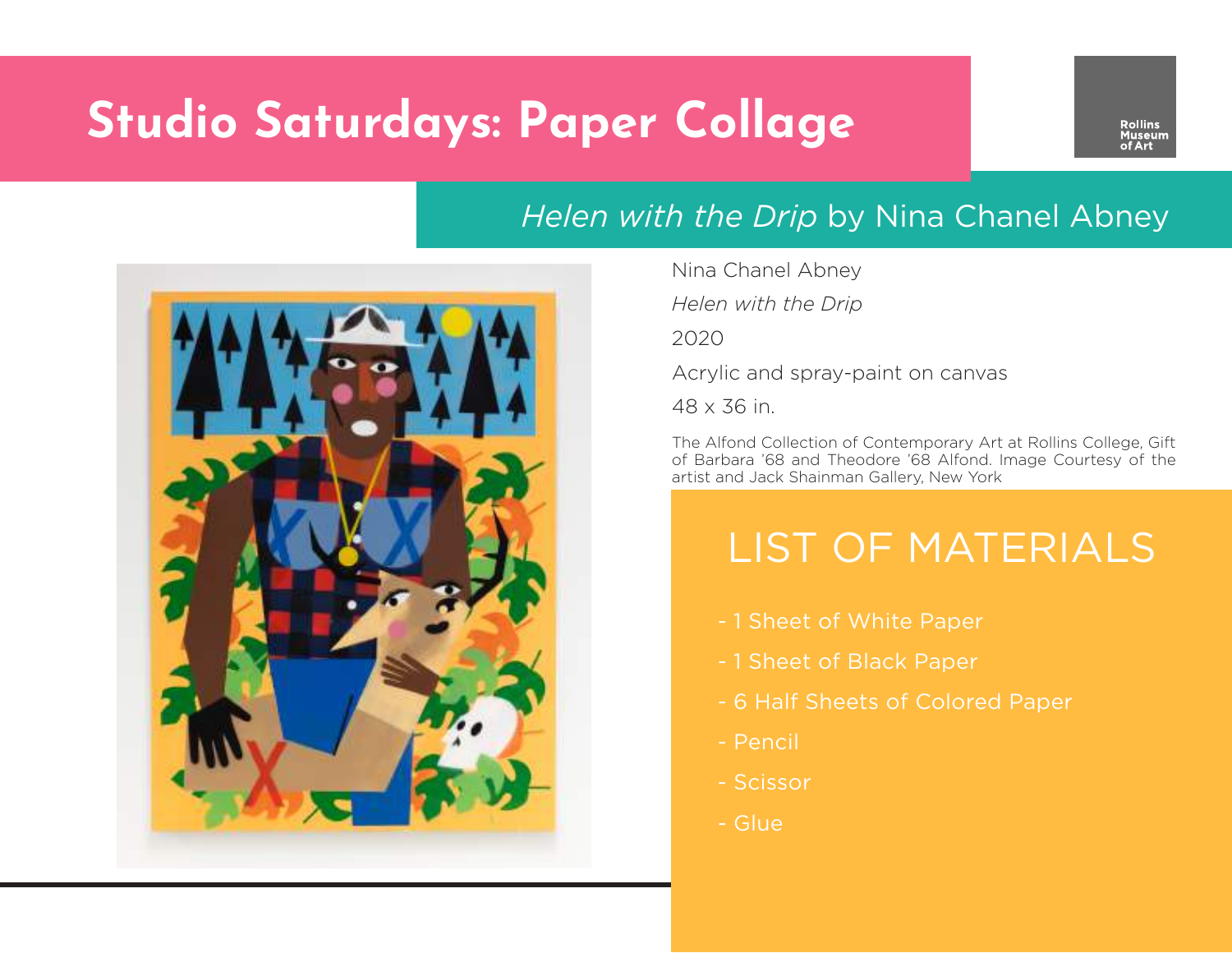Nina Chanel Abney is an American contemporary artist who works in paint and collage. A contemporary artist is an artist who is alive and making art right now. Today's piece, Helen with the Drip, is part of a series Abney began during the COVID-19 pandemic. Seeking an escape from the busy city, she began visiting the countryside of New York where she rode her bike along nature trails. These trips inspired her to create a series of paintings set in a utopia. A "utopia" is an imagined place where everything is perfect, like a paradise. Abney's utopia is a place where she can hide from people and any judgments they have about who she is, what she does, and how she lives. In this space she can farm, play, and enjoy life away from the rules of others.

Abney's style in her paintings is inspired by collage, an artistic practice where a person cuts up many pieces of paper with different colors or different images on them, then puts the pieces together to make a new image. She uses stencils along with acrylic paint and spray paint to achieve this cut-out effect. In this painting, Abney uses her collage-inspired technique to create a portrait of a person named Helen holding a deer in a leaf-scattered field in front of a forest. Abney often repeats symbols or numbers in her works; in this piece, the "X" symbol is repeated on the body of the deer and on Helen's shirt. Helen, the floor of leaves, the background of trees and the blue sky all seem to lay on the same flat surface together, with no true foreground and background. The background is made up of parts that are "far away" in the space of an artwork, like the trees that are small and distant. The foreground is made up of parts that are larger and "closer" to you the viewer, like Helen and the deer. Abney's paintings show how you can create a larger space with only simple shapes and a few colors.

**For today's project, we will be making paper stencil collages inspired by the free space in Nina Chanel Abney's painting. Think about things you enjoy doing but that you are not comfortable doing in front of other people. For example, maybe you love to sing but don't think you can do so as well as others or maybe you like to play hockey or acting in school plays but your friends don't, so you avoid doing it to fit in. Use construction paper to cut out shapes and create a scene of you having fun doing what an activity you love a space where you are free to be yourself!** 

#### THINK LIKE AN ARTIST

- 1) What images make you feel most connected to the countries where you and your ancestors were born?
- 2)How will you use these symbols or flags to create a design pattern? Soundsuit dance?